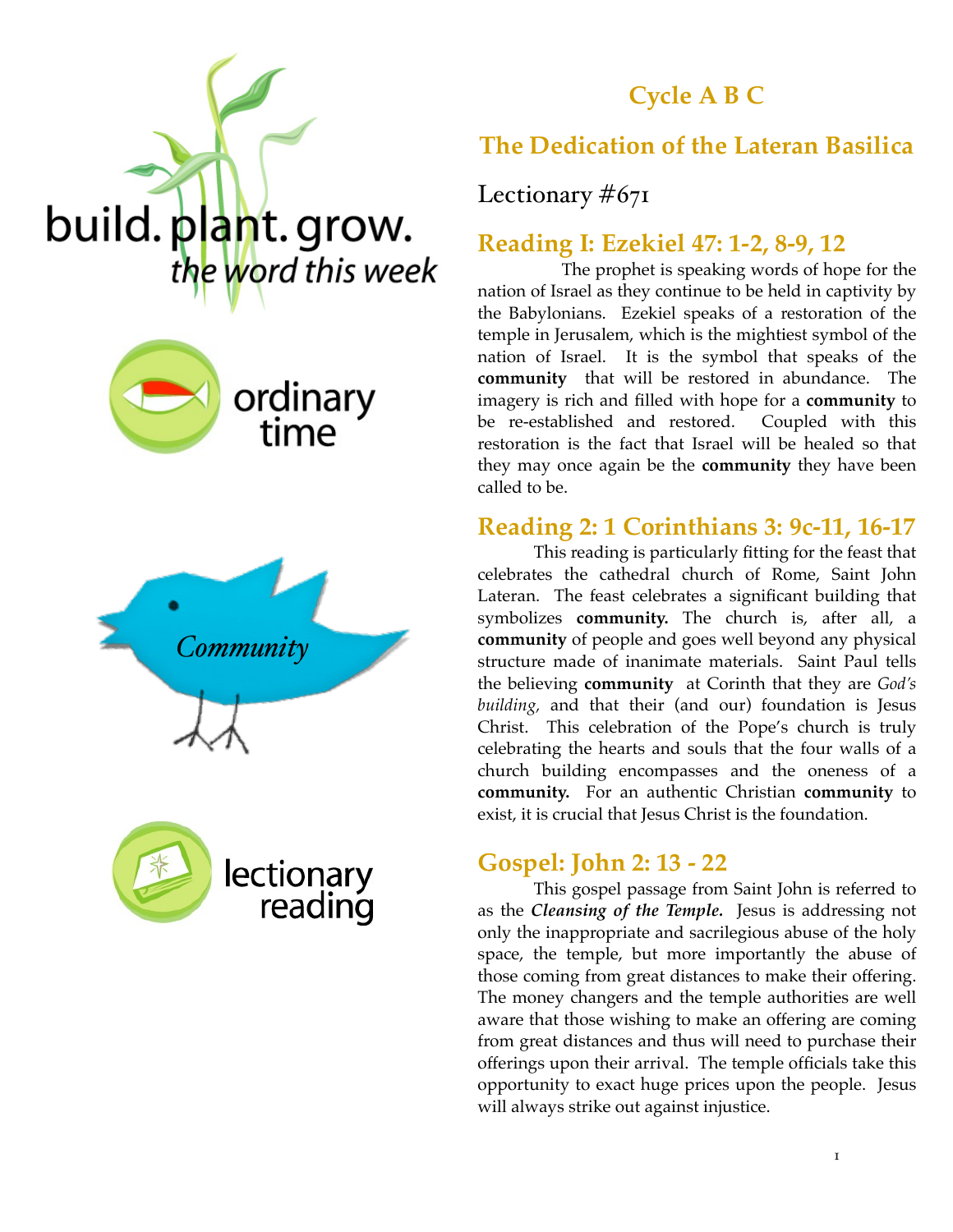



*The Cathedral Mouse* Written by Kay Chorao Illustrated by Kay Chorao Publication: 1988 Dutton Juvenile ISBN-10: 052544009 ISBN-13: 978-0525444008



Community is best defined as a group of people striving to be their best for themselves and for others. In Christian community, it is Jesus Christ who is our model of what it is to be community minded and oriented.

## *The Cathedral Mouse*

Mouse is looking for a home, a real home where he will feel safe and have a sense of belonging. Mouse is chased from a meat market after his escape from a pet store. Mouse eventually finds himself in a cathedral but also finds that the other mice inhabiting the cathedral are not all that friendly and welcoming. All is not lost as he settles onto a high pillar and he finds that someone is providing him with bread and cheese to eat. Eventually he discovers where these meals are coming from and learns to trust a stone carver who provides him with the home he has always yearned and hoped for. The two characters in the story exemplify some of the critical elements of **community.** Most evident are the qualities of gentleness, patience and self-control ( in the stone carver) and the joyfulness and bravery of the mouse.

# **Activity**

Being in **community** has so much to do with being kind and thoughtful to one another.

Step One: Place a basket with strips of colorful construction paper and a dark marker at the classroom door. Each time a student does a good deed or performs an act of kindness that has been witnessed, the person and their witness may come forward and write that kindness on a strip of paper.

Step Two: The strip is then connected end to end by tape thus forming a chain link. These links would be added on to another to form a chain of **community** kindness. This chain will eventually weave its way around the room encompassing the perimeter of the classroom and may even need to make its way out of the classroom and down the hall.

Step Three: Referring to this chain link of **community** kindness may be a way to encourage kind actions or also to highlight the students' goodness. Each day may need to have a different reference to the chain.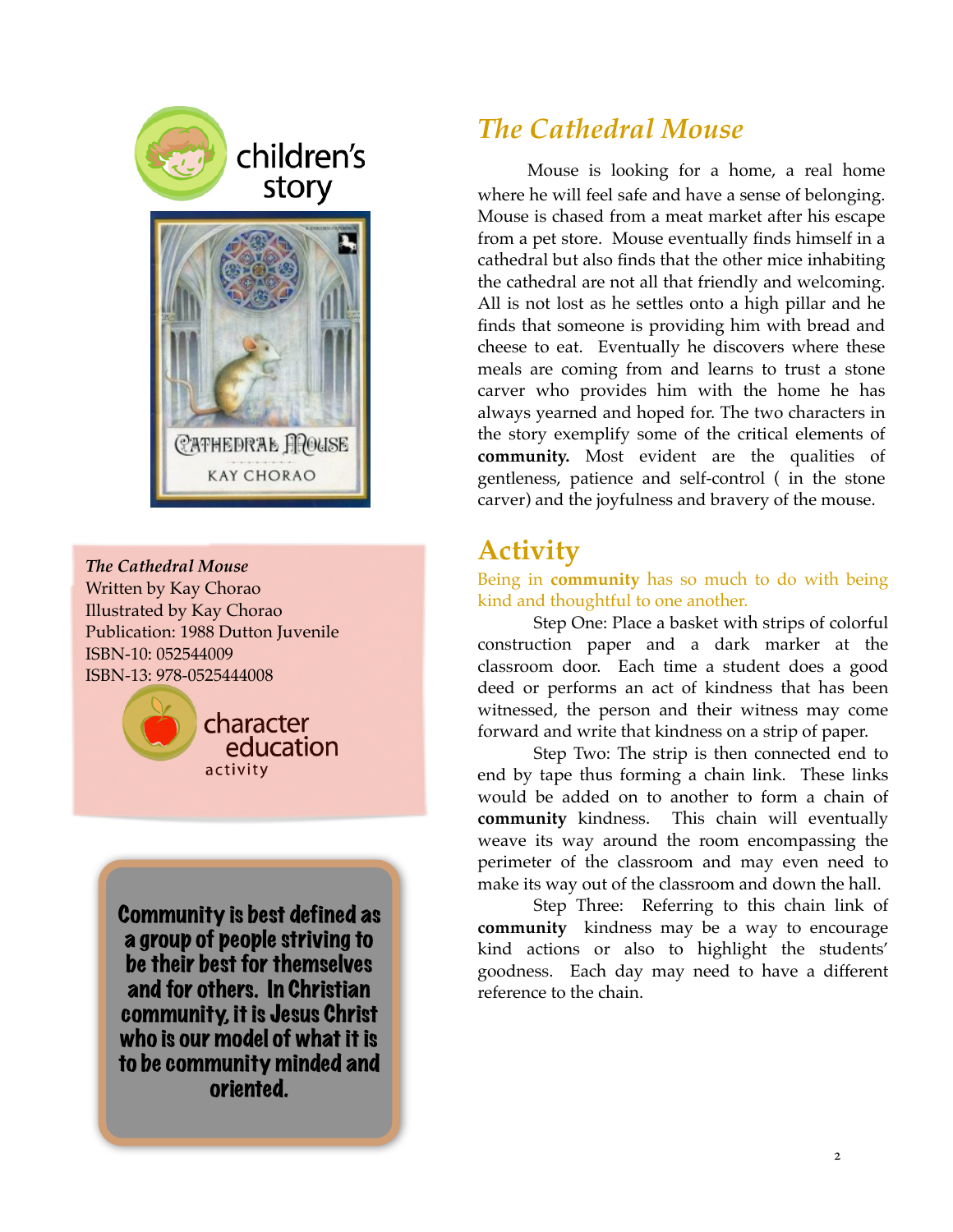Community is a group of people who love each other and are united through a common joy and purpose, sharing and living the story of Jesus Christ.



Look. Feel. Know. Act.

# **What could you do today?**

One of the best ways for a child to learn about a sense of **community** is at the very basic level of the **community** they experience most closely, the family. It is essential for a child learn early on that to be a member of a family or **community,** they are not only to benefit from the family **(community)** but that they also have a responsibility to contribute to the family or **community.** With the help of their parents the child can develop some "coupons" of service and kindness that they may perform for their family. The coupons would include those tasks that:

- 1. a child would be able to do safely
- 2. make promises that they would be able to deliver
- 3. they would willingly do

## **Look Feel Know Act**

Buildings are often symbols of a **community**. A building and **community** both must have a firm foundation on which to stand, and for the Christian **community** that foundation is Jesus Christ. Just as building materials contribute to a structure, so does the variety of people and their talents contribute to the building up of **community**. Knowing this it is important to ask ourselves how we can make our building **(community)** stronger, more beautiful and more welcoming to others.